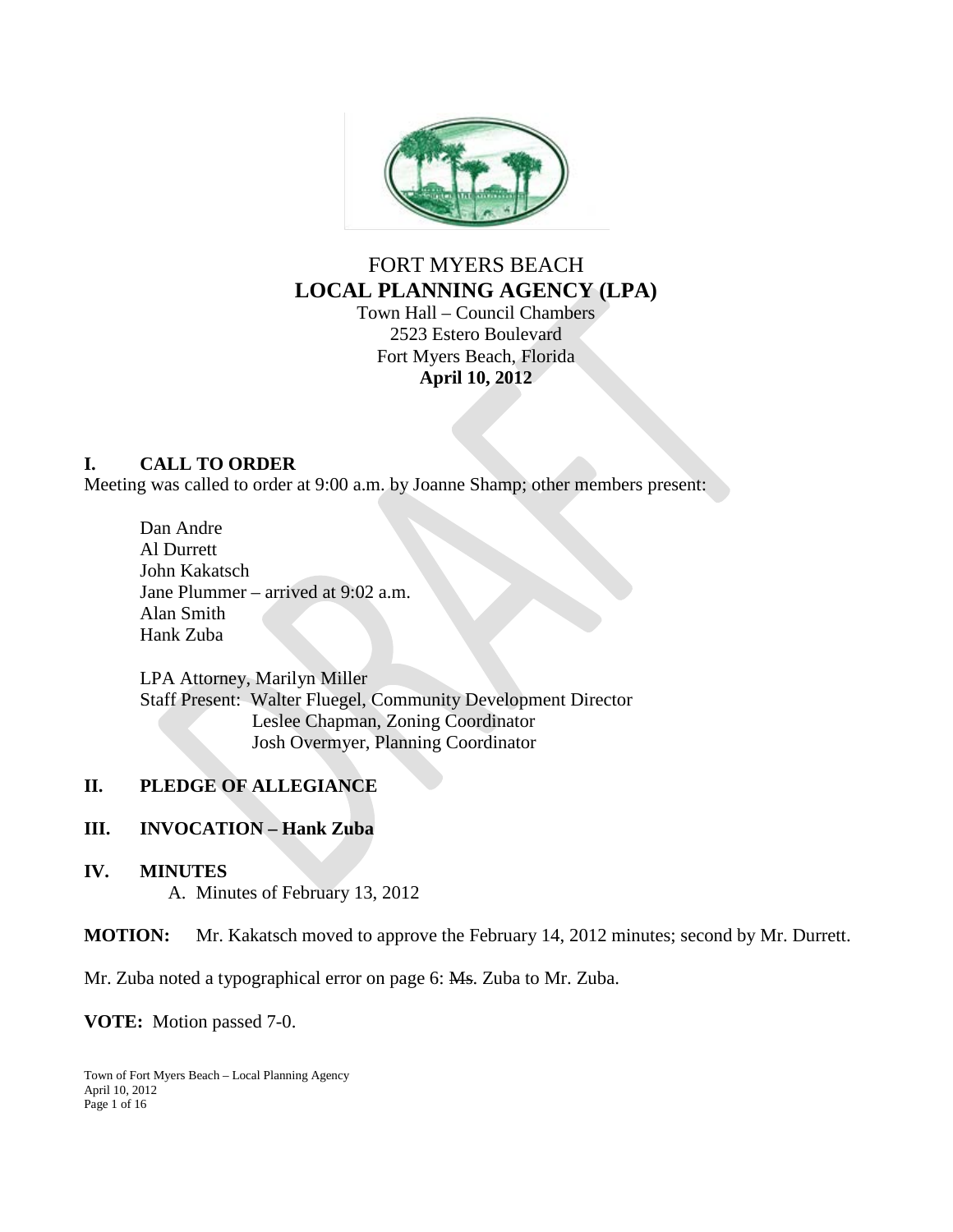#### **V. PUBLIC HEARING**

#### A. FMBDCI2012-0001 Eagle Equity Capital CPD

Ms. Shamp opened the hearing at 9:06 a.m.

Zoning Coordinator Chapman entered the Affidavit of Publication into the record.

Ms. Shamp asked the LPA Attorney to swear in the witnesses; and LPA Attorney Miller swore in the witnesses.

Ms. Shamp asked if any LPA Member had ex-parte communication regarding this item. Mr. Smith – reported he visited the subject property to compare the drawings with the existing conditions; Mr. Zuba – none; Mr. Durrett – none; Ms. Shamp – stated she conducted a site visit; Ms. Plummer – stated she had ex-parte communications, that she had been in attendance at the prior case in 2006, and noted she lived within close proximity of the subject site and had established a relationship with the tenant in the existing building; Mr. Kakatsch – stated he owned property on Fairweather Lane and conducted a site visit; and Mr. Andre – noted the close proximity of the subject site to his inn and had established a relationship with the tenant in the existing building.

Ms. Alexis Crespo of Waldrop Engineering representing Eagle Equity Capital distributed a copy of the applicant's updated landscape plan.

Mr. Zuba questioned if staff had reviewed the landscape plan that was distributed.

Ms. Chapman responded in the negative; however, she noted it was not part of the zoning request and Ms. Crespo offered it to assist with the applicant's description of their intent.

Ms. Crespo presented comments for FMBDCI2012-0001 on behalf of the applicant Eagle Equity Capital (CPD). She reviewed the applicant's request to expand the existing CPD, formerly known as Big John's Board Walk Eatery that had been approved in 2006 per Resolution 06-30 which allowed for required parking on-site for the existing restaurant uses, in addition to stormwater management, and landscape buffers. The amendment would add in an additional 4.43 acres which were currently zoned Commercial Boulevard and Residential Multi-Family. She explained the purpose of the CPD expansion was to allow for supportive parking for the restaurant uses, in addition to stormwater management, and landscape buffers. She used a PowerPoint presentation to review and describe the current and proposed boundaries of the subject property; existing zoning locations; site of the subject property, existing parking conditions; vacant land that was intended for inclusion of CPD amendment and surrounding properties; and the existing uses of the surrounding properties. She reported the applicant was unable to attend today since Mr. Bell was out-of-state, but noted the investment he had made in the Town, as well as the improvements made to the restaurant by the tenant. She continued her presentation with an overview of the project's history and the proposed amendment which included but was not limited to zoning, land use, the previous CPD application in 2006 which had been denied largely due to the lack of on-site parking which resulted in the applicant's appeal to the denial using the Florida Land Use and

Town of Fort Myers Beach – Local Planning Agency April 10, 2012 Page 2 of 16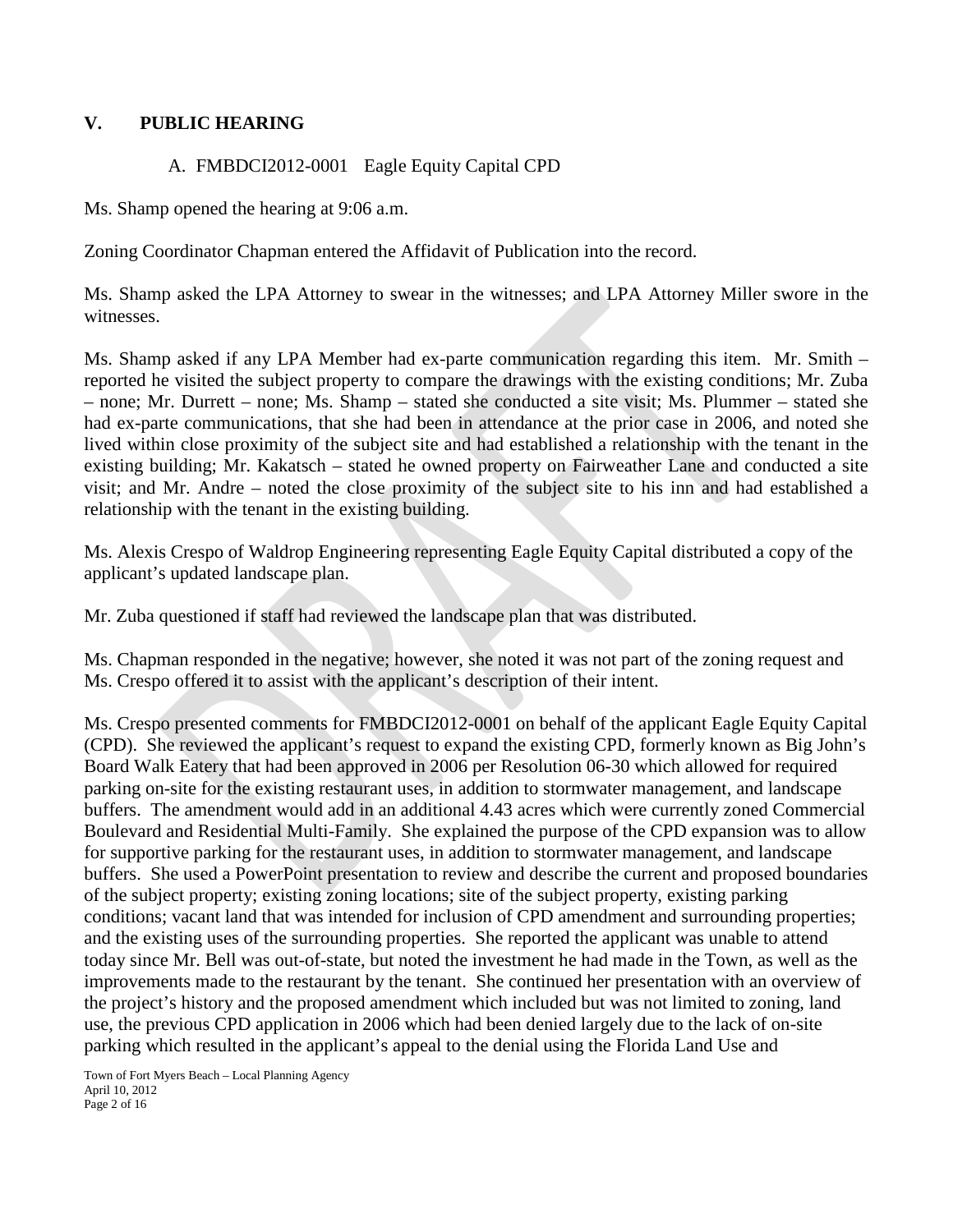Environmental Dispute Resolution Act and eventual approval with conditions; and the approved Master Concept Plan as of today. She pointed out that the subject property would not be a 'vehicle generator'. She stated the applicant intended to develop the site in a pedestrian-friendly manner to allow near-by residents to access the property by foot and bicycle. She mentioned that compatibility and intrusion was addressed in the original CPD regarding the hours of operation. Ms. Crespo summarized that the applicant obtained the property in 2011, acquired the three adjacent properties along Mango Street in 2010 as part of his Neptune Inn purchase, and that the applicant now wanted to address the past parking issues since he now owned the additional properties. She explained that within the proposed Master Concept Plan:

- The 4,000 square foot building was not proposed for expansion, and there were no additional structures to house restaurant uses
- The most significant change was the addition of a parking lot area which would remove the 'back-out' parking from Estero Boulevard and allow for ingress/egress on Mango Street
- Thirty-four (34) spaces were proposed
- Type D buffers along all adjacent rights-of-way along Estero Boulevard, Mango Street, and Fairweather Lane (5 feet in width)
- Type C buffers on the north abutting single-family residential uses
- On-site retention area was significantly increased over the proposed CPD

Ms. Crespo continued her presentation with a description of the proposed pedestrian orientation improvements such as:

- A five foot wide sidewalk along the frontage
- Sidewalk entrance directly to the building
- Bicycle rack
- Relocation of the trolley stop to the Fairweather Lane/Estero Boulevard corner; she noted staff's concern on this proposal and that the applicant was amenable to making a change to the Master Concept Plan to keep the trolley stop at the existing location of Mango Street/Estero Boulevard

Ms. Crespo then highlighted the improvement to safety issues by eliminating the 'back-out' parking, and the environmental benefits from the enhanced stormwater management and landscape buffers. She reported the applicant was amenable to reducing the outdoor dining square footage to 1,000 square feet in the Master Concept Plan, and to provide some type of gating or landscape area to insure COP was contained within the designated area. She reviewed the Schedule of Uses requested in accordance with Resolution 06-30:

- The 4,000 square foot building was not proposed for expansion.
- There was a slight increase to the outdoor seating area from 1,000 to 1,859 square feet,
- The COP was reformatted in the Schedule of Uses and the applicant was requesting both indoor and outdoor COP which was limited to wine and beer only, in conjunction with a meal.

Ms. Crespo next reviewed the deviations and noted that many were required due to the existing building which was constructed prior to land development codes being in place:

• Deviation  $#1$  – she noted the fence had already been installed by the applicant; and Type C buffering where the parking area abuts the single-family use along Mango Street the applicant proposed a buffer ranging from 14-17 feet with type C plantings; and the applicant was requesting to eliminate the wall due to maintenance issues and the fact that there was no buffer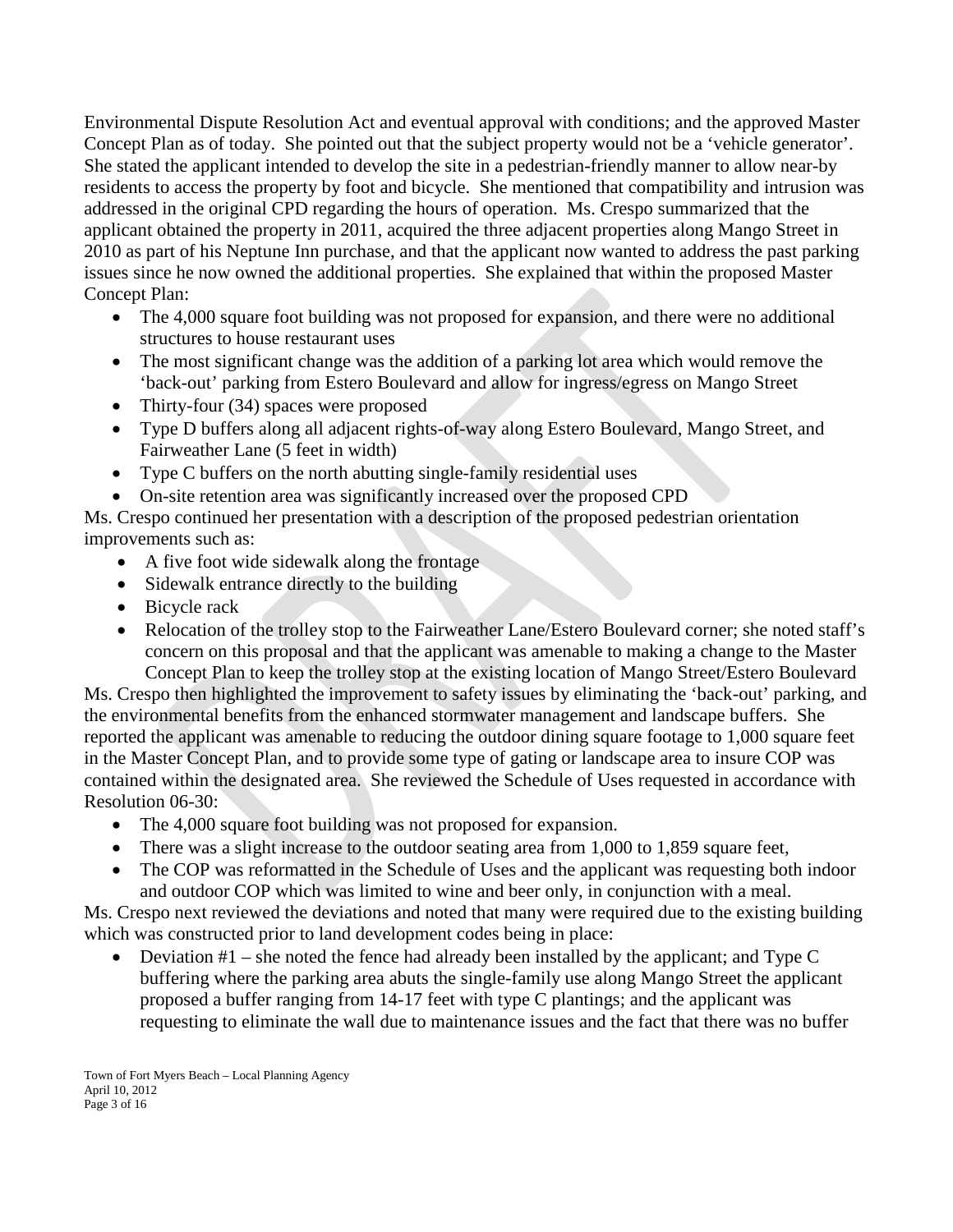today, and what was proposed would significantly screen the residences from the proposed parking.

- Deviation  $#2$  applicant was seeking a 5 foot Type D buffer due to the infill nature of the site.
- Deviations #3, #4,  $\&$  #5 were previously approved by Resolution 06-30 and requested continuation of the deviations based upon the existing nature of the site.
- Deviation  $#6$  noting the deviation requested was in line with the Commercial Design Standards, she asked for continuance since the existing building had a primary façade of six feet based upon the significant renovations that have not impacted the Town's health, safety, and welfare.
- Deviation #7 the existing building was located 48.5 feet from the intersection.
- Deviation #8 applicant was seeking approval to allow a reduction from 47 required parking spaces to 34 parking spaces; she noted a vast majority of patrons arrived by bicycle or by foot.
- Deviation #9 applicant requested crushed shell or a limerock surface instead of a paved surface which would be consistent with the character of the beach.
- Deviation #10 applicant requested a 96 foot + connection separation along Mango Street.
- Deviation #11 applicant requested a 5 foot wide sidewalk instead of an 8 foot wide sidewalk along Estero Boulevard frontage which would be similar to the sidewalks constructed on adjacent properties.

Ms. Crespo continued her presentation noting that staff had recommended approval of the deviations and asked for the LPA's approval as well. She stated the applicant had received availability letters for potable water and sanitary sewer from the appropriate authorities. She addressed the TIS waiver, and noted the applicant was not seeking additional intensity and how the site was not generating vehicles from out of the area (i.e. Bonita Springs). In order to mitigate any traffic concerns, she pointed out that the proposed improvements would make the site more pedestrian-friendly. She requested the LPA approve the request to reduce the outdoor seating square footage to what was approved today and allow the applicant to move forward through the process without the TIS requirement. Ms. Crespo briefly discussed Comprehensive Plan Compliance for the CPD amendment such as but not limited to the FAR (Floor Area Ratio), the mixed residential use category along Mango Street and buffering, parking, and the trolley stop. She addressed the application's compliance with the land development code with respect to staff's concerns regarding 'errors and ambiguity', Chapter 34, location standards, natural resource protection, compatibility and protection of health safety and welfare, and public infrastructure. She stated that staff had recommended approval of the application and all deviations and six conditions. She reported the applicant was in general approval with staff's recommendation; however, the applicant would like Condition #6a to move forward to reduce down the square footage to what was currently approved in the CPD.

Mr. Bryan, owner of the restaurant, reported the surrounding neighborhood was in support of his business.

Ms. Shamp asked for clarification regarding Resolution 06-30 and that the hours of operation would not change.

Ms. Crespo responded in the affirmative.

Town of Fort Myers Beach – Local Planning Agency April 10, 2012 Page 4 of 16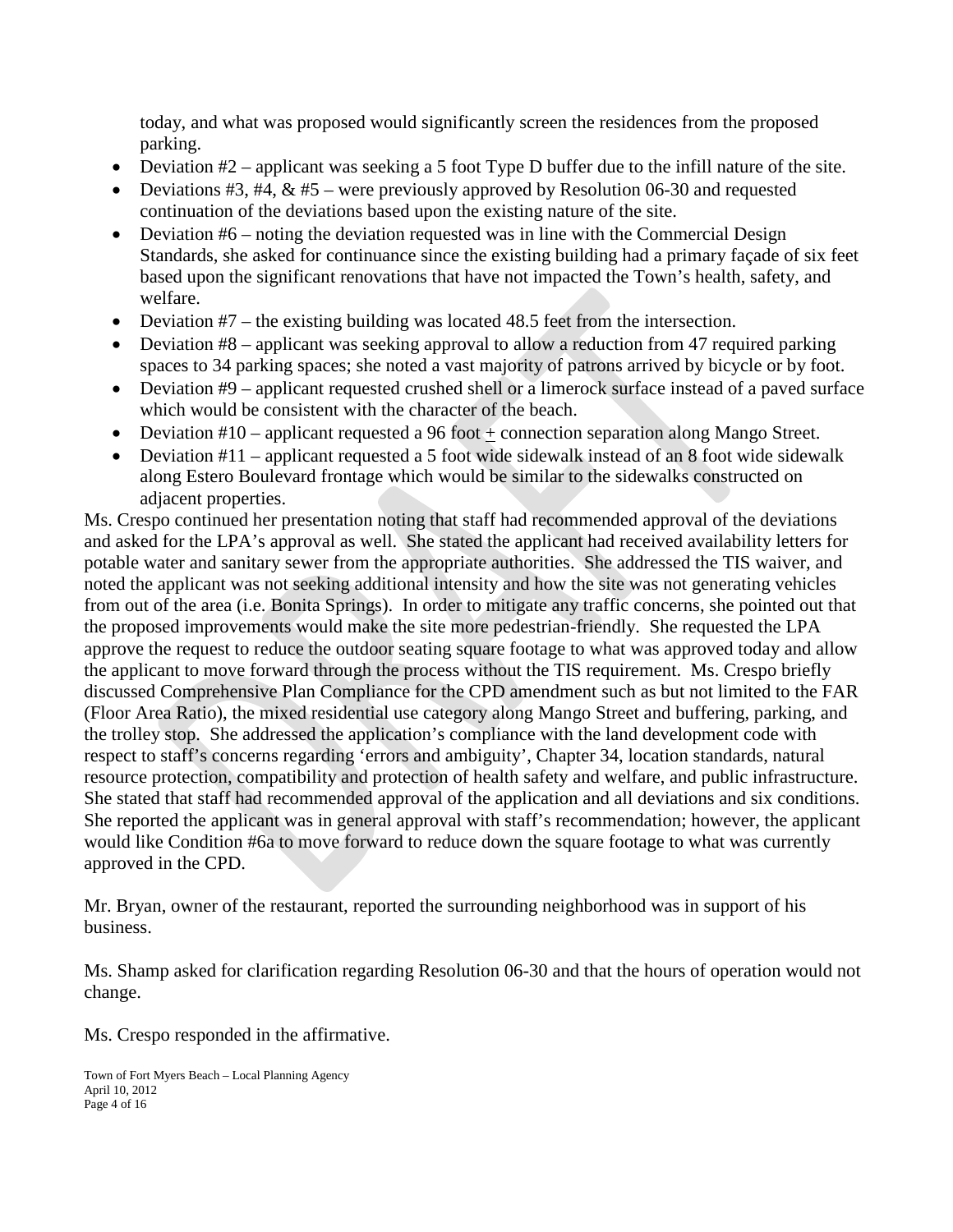Mr. Andre questioned if the proposed bicycle rack held 4-6 bicycle.

Ms. Crespo responded in the affirmative; and stated the applicant was amenable to increasing the number of racks.

Mr. Andre questioned if the proposed trolley stop would sacrifice parking spaces.

Ms. Crespo responded in the affirmative; and stated it would utilize approximately four spaces and that the handicapped spaces would also be impacted.

Discussion was held regarding the proposed relocation of the trolley stop from Mango Street to Fairweather Lane.

Ms. Plummer discussed her concerns regarding some of the plantings proposed for buffering (i.e. Gumbo Limbo).

Ms. Crespo stated the applicant was not 'tied' to any specific vegetation, but the applicant did want to use 100% Florida native plants/trees. She explained she would work with the applicant regarding the concerns about the vegetation.

Ms. Shamp noted that shade trees were important on the Island. She questioned the height from the deck to the ground.

Ms. Crespo stated that they now intended to use brick pavers instead of a deck, and they would have to show a barrier within the Development Order plans.

Ms. Shamp questioned if there should be a time limit on the parking lot surface to be paved so as to coincide with the improvements to Estero Boulevard in the 5-Year CIP.

Community Development Director Fluegel reported the LPA could include a condition that within a certain number of years the parking lot would have to be paved; however, he added that those types of conditions seem to get lost over time.

Ms. Crespo explained that the cost to pave versus crushed shell or lime rock was considerably higher.

Ms. Shamp questioned if the resident that abuts the subject property was happy with the stockade fence and buffering.

Ms. Crespo stated it was her understanding from Mr. Bell that the resident was acceptable to the fence and buffering.

Ms. Shamp discussed her views on expanding the sidewalk from five to eight feet, if the reduction in parking was approved.

Town of Fort Myers Beach – Local Planning Agency April 10, 2012 Page 5 of 16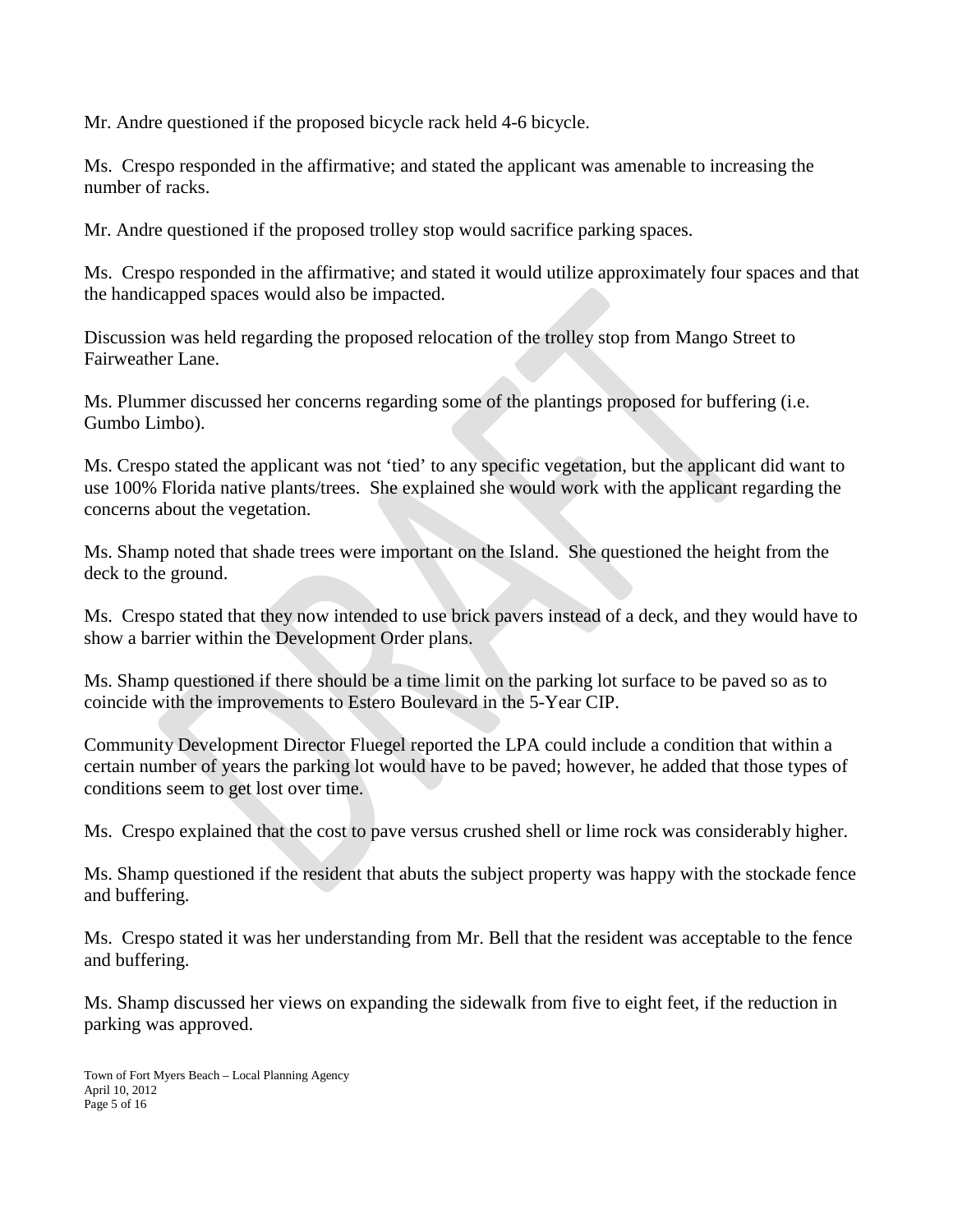Mr. Zuba questioned the rationale for the deviation requests concerning the setbacks.

Ms. Crespo explained they were previously approved in Resolution 06-30.

Mr. Zuba questioned the intersection right-of-way lines.

Community Development Director Fluegel explained the separation (Mango Street) staff felt was the greater good instead of the 'back-out' parking onto Estero Boulevard, and that stacking should not be that much of an issue.

Mr. Zuba asked why the applicant felt the amendment would create more pedestrian traffic and less vehicular.

Ms. Crespo explained was based upon the close proximity of the hotels and residences; and noted that during the past six weeks during peak season that the current nine parking spaces were never all full. She reported the restaurant owner had been recording his patrons' transportation and he believed that 80% of his customers were pedestrian or bicycle.

Discussion was held regarding the surface parking lot spaces and problems with delineating spaces on crushed shell.

Ms. Crespo stated the handicapped spaces would be paved, and bumper stops would be installed on the crushed shell or limerock area to indicate spaces.

Mr. Zuba concurred with Ms. Shamp's recommendation regarding an eight foot sidewalk instead of five.

Mr. Kakatsch stated he did not oppose shell or gravel parking. He questioned where delivery trucks would unload.

Mr. Bryan stated usually the trucks would stop short of the residential property and back-up to the fence. He said he was working to not impact the neighborhood.

Discussion was held regarding the pitch in the front of the property.

Mr. Durrett discussed his experience with using gravel in the parking area and how it allowed the water to flow better.

Discussion was held concerning the proposed bumper stops in the parking lot, the width of the proposed sidewalk, and the width of the surrounding sidewalks.

Zoning Coordinator Chapman presented comments for FMBDCI2012-0001, Eagle Equity Capital CPD, on behalf of the Town of Fort Myers Beach. She read into the record an email she received as a result of the notification mailing associated with FMBDCI2012-0001. The email was from the property owner adjacent to the subject site, Mr. Gary Dye: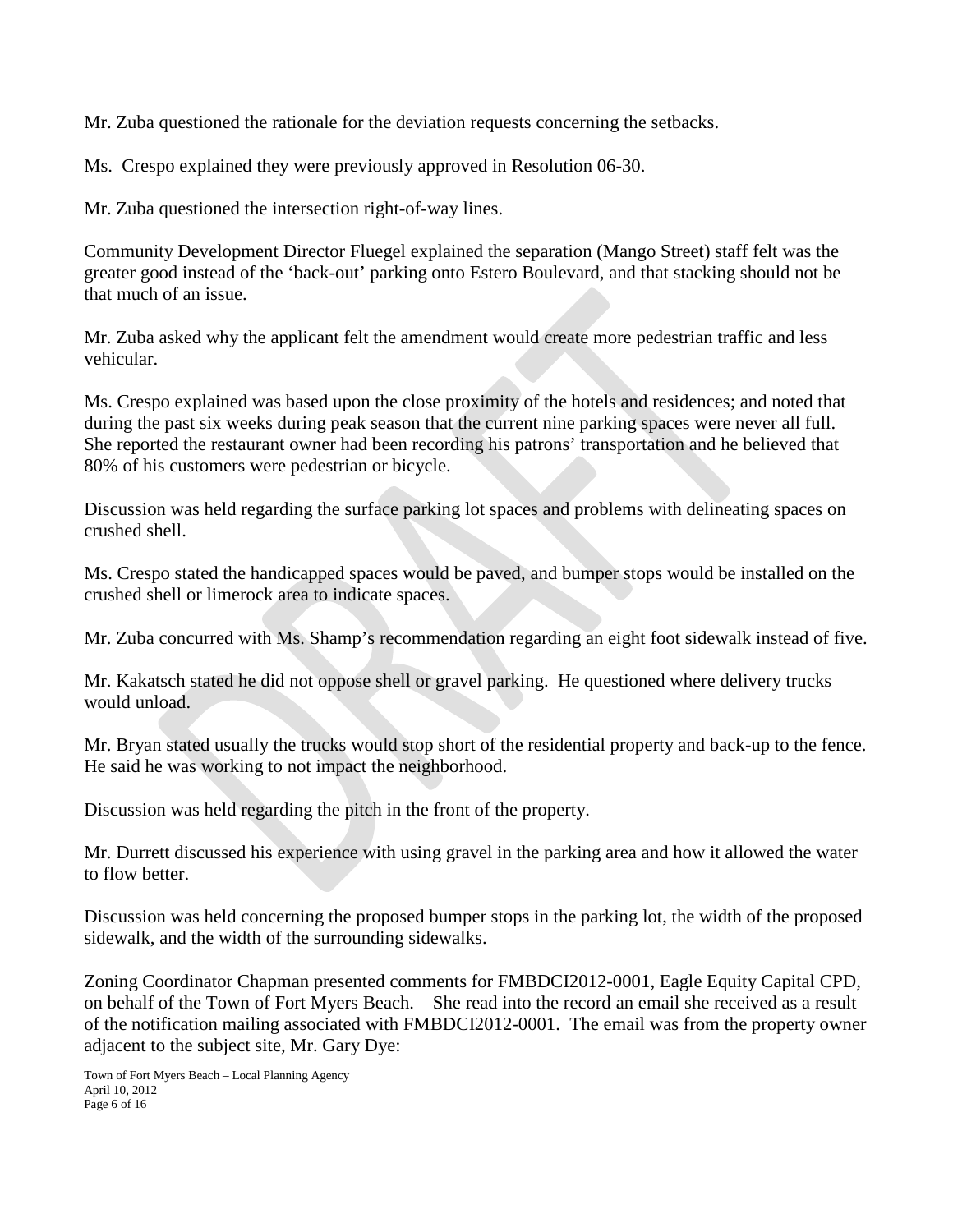-----Original Message----- From: gdye001@wi.rr.com [mailto:gdye001@wi.rr.com] Sent: Monday, April 09, 2012 11:12 PM To: Leslee Chapman Subject: Case Number FMBDC12012-0001

Hello Leslee,

Per my telephone conversation, these are some concerns I have regarding my property at 110 Fairweather Lane.

1) Providing screening across the back yard of my propert where anticipated parking lot will be. I am concerned about providing an adequate block for car lights and noise.

2) Rear elevated walk across the back of the building which is along side of my property. Concerned about employees using this for break area/smoking area as they will be visible over 8 foot fence and will be able to look into back yard and house windows. I do not want this area used for deliveries or Garbage storage/removal. This area should be kept clean from debris. This area should only be used for emergency exit to protect our privacy.

3) These same concerns were addressed and resolved regarding Big John's Board Walk Eatery and should be in those previous minutes.

Please contact me with any questions.

Sincerely,

Gary Dye, owner 110 Fairweather Lane Fort Myers Beach, FL

Phone: 262-968-3222 (Evenings) Cell: 262-470-9799

She complimented Ms. Crespo for her presentation and stated she would try to address concerns or questions that she believed the LPA noted during the previous presentation. She highlighted again the key features of the Master Concept Plan which staff felt were critical in reviewing the request:

- Elimination of the 'back-out' parking along the front was a positive change as it pertained to public safety
- Applicant's proposed on-site water management was an improvement
- Improved residential screening and buffering was an improvement
- Providing the sidewalk along Estero Boulevard was an improvement regardless of width
- Crushed shell or pervious surface in the parking lot was an improvement
- Landscaping materials and outdoor seating for two restaurants was an important feature; and the outdoor seating did include COP

Town of Fort Myers Beach – Local Planning Agency April 10, 2012 Page 7 of 16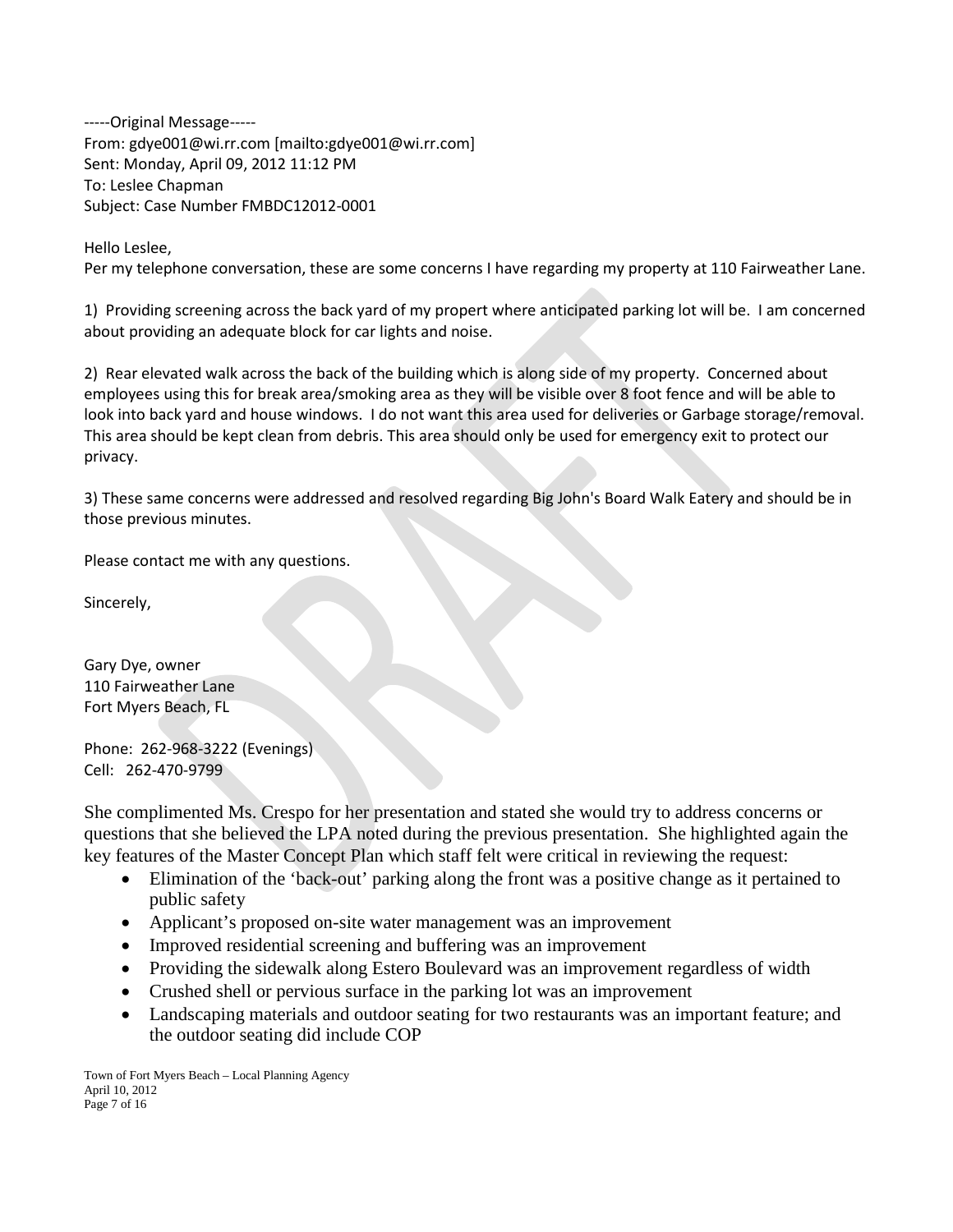Zoning Coordinator Chapman addressed deviations and where they applied on the Master Concept Plan, and reviewed the basis for staff's recommendation for approval for each of the 11 deviations. She reviewed each of the recommended Conditions of Approval:

- 1. If the principal building on the subject property (2301 parcel) is removed or replaced for any reason, deviations 3, 4, 5, 6, and 7 will become null and void. Any new buildings replaced on the subject property must comply with required setbacks and any other regulations in effect at the time of permitting.
- 2. That the trolley stop concrete bench as shown on the southwest corner of the subject property, generally at the intersection of Fairweather Street and Estero Boulevard, be moved to the southeast corner of the subject property, generally near the intersection of Mango Street and Estero Boulevard.
- 3. Any changes or fracturing of ownership of the four parcels within the subject property will require, at a minimum, an administrative amendment to the Master Concept Plan to reflect the change in ownership, which will include recorded unified control documentation.
- 4. The parking lot must be stabilized in accordance with the provisions in Section 34-2017(b)(1).

Community Development Director explained in detail the basis for recommended Conditions #5 and #6.

- 5. A local development order is required prior to any expansion of the existing restaurant or any use of the second restaurant bay in accordance with this planned development approval. Approval of this zoning request does not address mitigation of the project's vehicular or pedestrian traffic impacts. Additional conditions consistent with the LDC may be required to obtain a local development order, including payment of additional impact fees.
- 6. Should the Town Council determined that the Traffic Impact Waiver is not warranted and the application may place an undue burden on road facilities, based upon staff analysis, then Town Council should consider the following conditions to mitigate those impacts, including a Traffic Impact Statement:
	- a. Require the applicant to amend the Master Concept Plan to reduce the outdoor dining square footage to 1,000 square feet, consistent with the prior approval in Resolution 06- 30 and maintain Condition 5, as worded above; and/or
	- b. Require the applicant to provide a Traffic Impact Statement that demonstrates the proposed CPD amendment meets concurrency for review and approval by Town Council. In the event the Traffic Impact Statement demonstrates that the proposed CPD amendment does not meet concurrency standards, the applicant shall provide a Traffic Impact Mitigation Plan to assess mitigation strategies, including the feasibility of providing an easement on the subject property for a future trolley stop and shelter, as a mitigation strategy. The Traffic Impact Mitigation Plan and any requisite amendments to the Master Concept Plan would then require review by the Local Planning Agency and approval by Town Council to effectuate the rezoning.

Zoning Coordinator Chapman continued her presentation on behalf of the Town noting the applicant was amenable to increasing the number of bicycle racks and staff would be supportive of additional racks; discussed the trolley stop bench; the quantity of the plantings which were code required numbers, and indicated staff could work with the applicant regarding the type of plantings and spacing; and the connection/separation on Mango Street.

Town of Fort Myers Beach – Local Planning Agency April 10, 2012 Page 8 of 16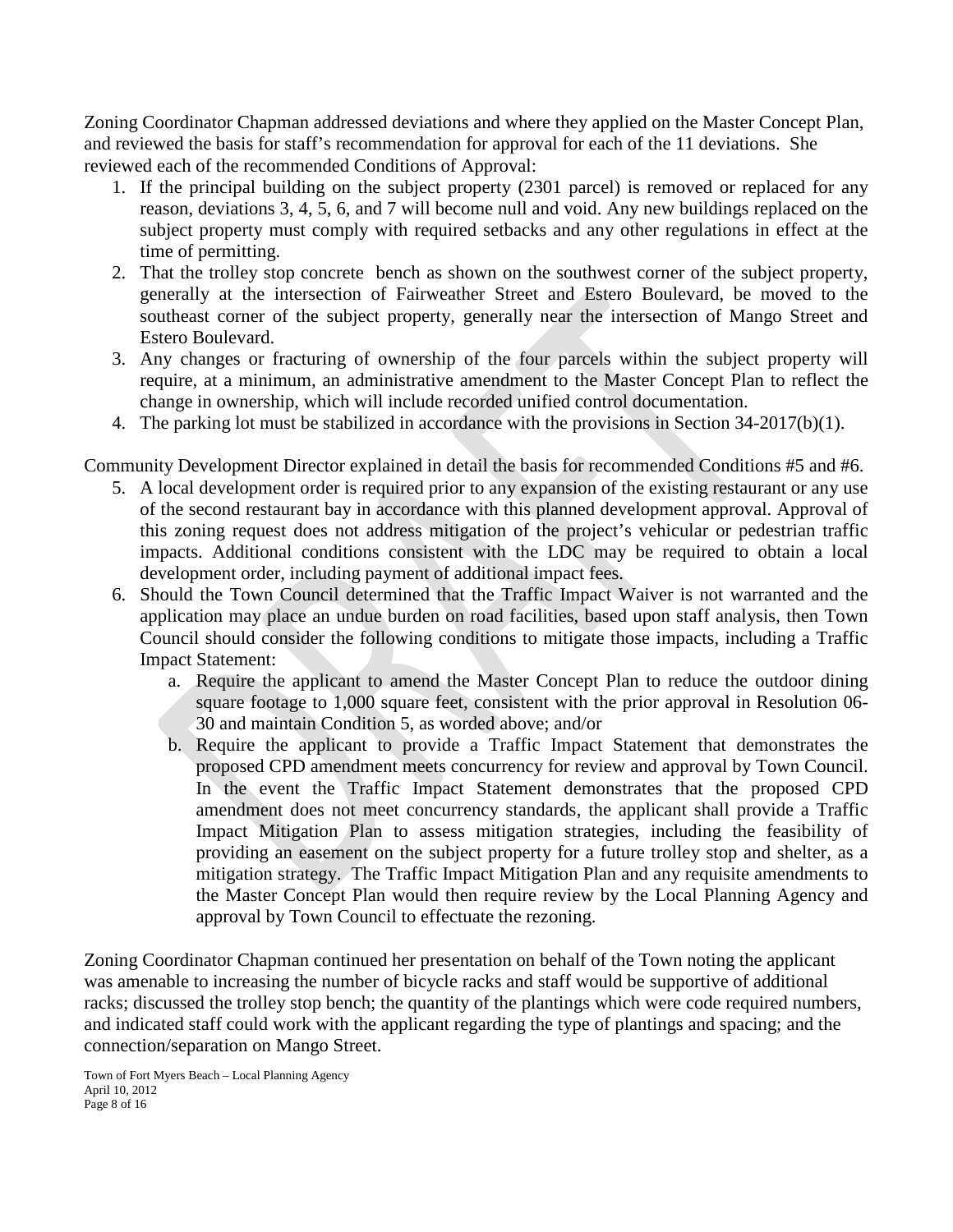Mr. Kakatsch discussed his belief to support five foot sidewalks. He recommended Community Development Director Fluegel investigate a five foot sidewalk and a bicycle lane at the time when the County performed the improvements to Estero Boulevard.

Discussion was held concerning an easement for a future trolley stop and shelter as a mitigation strategy; and potential concurrency issues and Traffic Impact Statement.

Ms. Crespo stated the applicant believed they could demonstrate through the DO process that the trip generation was minimal and there would not be a concurrency issue.

Discussion continued regarding the trolley stop and pull-off.

Ms. Shamp asked if the design for Estero Boulevard indicated a separate bicycle lane.

Community Development Director Fluegel responded in the affirmative.

Discussion was held concerning how to increase the number of bicycle racks; using Condition 6a or 6b; using Chapel-by-the-Sea as a trolley stop; the current trolley stop location; plantings in the trolley stop area; the differences between Condition 6a and 6b; and the additional parking at the subject site.

Public Comment opened.

Nancy Lynn Van Oyen, resident, discussed the basis of why she approved of the proposed improvements. She stated the subject site had been an eyesore to the neighborhood and attracted vagrants. She requested the LPA approve the requested amendment. She explained why she did not believe the proposed trolley pull-off was appropriate and discussed other potential locations for a trolley stop along Estero Boulevard. She also discussed her opinion regarding sidewalks and the sidewalk width.

Public Comment closed.

Mr. Andre questioned what was required of the seasonal parking lot across Mango Street.

Community Development Director Fluegel stated seasonal parking lots were not required to do traffic studies since there was no building or use on the property to generate traffic.

Discussion was held concerning elements or conditions that could be included in a motion for Resolution No. 2012-005.

Ms. Shamp noted the inclusion from Resolution 06-30, *the general schedule of uses of the subject property is hereby limited to provide that the hours of operation of any business on the subject property must not commence earlier than 6:00 a.m. and must terminate not later than 10:00 p.m. the hours of operation for the restaurants are limited from 7:00 a.m. to 10:00 p.m., Sunday through Thursday and* 

Town of Fort Myers Beach – Local Planning Agency April 10, 2012 Page 9 of 16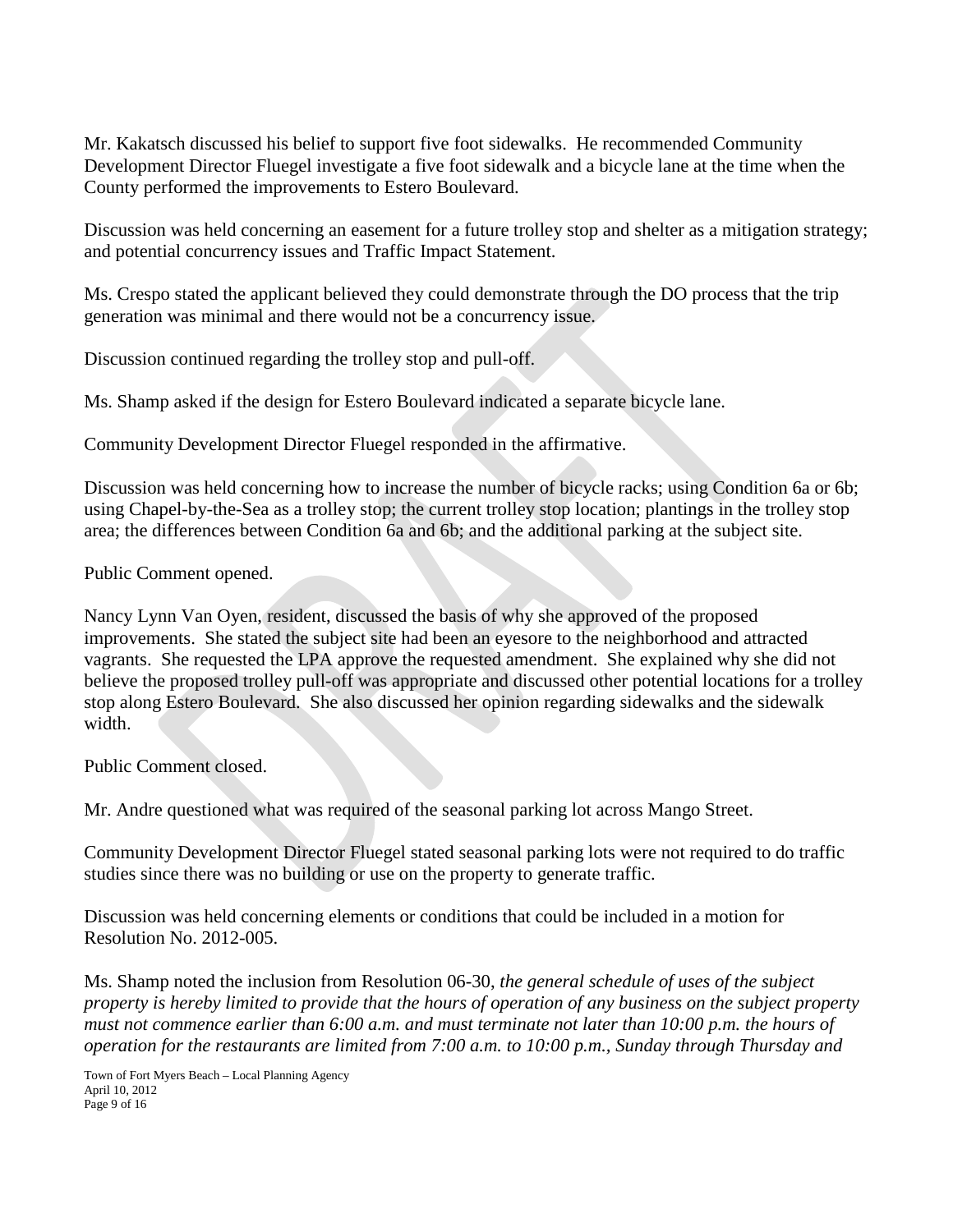*11:00 p.m., Friday and Saturday.* She noted Resolution 06-30 also prohibited outdoor entertainment on the subject property.

Mr. Zuba discussed why he believed Condition #6 should not be mentioned or be included as a condition.

Ms. Shamp offered a counter opinion to Mr. Zuba's comment.

Ms. Shamp asked for a show of hands for recommended Condition  $#6$ , a or  $b - 3.5$  members indicated in favor. She asked the same for Mr. Zuba's recommendation to eliminate Condition #6 - 3.5 members indicated in favor.

Discussion ensued regarding the impact to the applicant selecting Condition #6 a, #6b or removing Condition #6; and the cost of a traffic impact fees at Development Order (DO); and the benefit or detriment to the applicant depending upon if Condition #6a or #6b was selected.

Ms. Shamp asked for a show of hands for leaving out Condition  $#6$  completely – 2 members; for leaving in Condition #6a – 4 members and 1 undecided; for leaving in Condition #6b – no members.

Discussion was held concerning mitigation and the trolley stop, and the Development Order process.

Mr. Bryan asked if there was someone in the Town or County who could waive a Traffic Impact Study.

LPA Attorney Miller reviewed Section 10-286 regarding the traffic impact study.

Discussion was held regarding waivers, and the definition of a traffic impact statement and traffic impact study.

Community Development Director Fluegel reviewed the criteria and definition of a traffic impact statement in a Development Order. He noted in Section 10-152 that *the Director may waive the requirement for any submittal item which he deemed unnecessary for an adequate review of the proposed development*. He pointed out another section in the Code that allowed him to make a determination that there would be no impacts on the public infrastructure above and beyond what existed.

Ms. Shamp questioned if the Director could waive the Traffic Impact Statement based upon the Section 10-152.

Community Development Director Fluegel pointed out that particular deviation had not been requested or advertised.

Discussion was held regarding the Traffic Impact Statement; and the ability to appeal the Director's decisions to Council.

Town of Fort Myers Beach – Local Planning Agency April 10, 2012 Page 10 of 16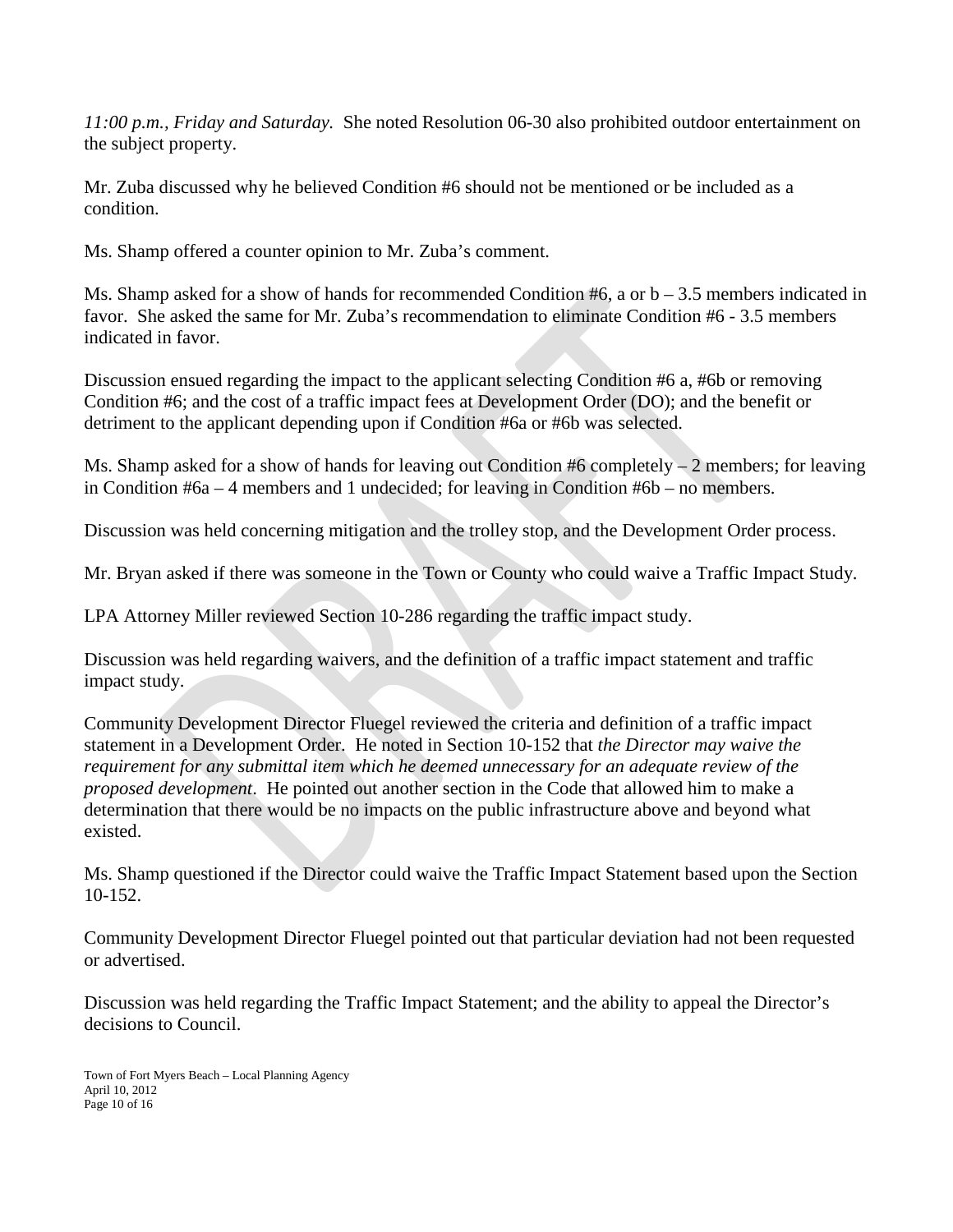LPA Attorney Miller explained the LPA could modify Condition #6 to be a recommendation that the LPA does not believe the Traffic Impact Study was warranted and that the Council overrule the Director's decision to require it.

Discussion ensued concerning a modification to Condition #6 which would recommend that the LPA did not believe the Traffic Impact Study was warranted and that the Council overruled the Director's decision to require one.

Ms. Crespo stated she believed the reasoning behind not requesting a waiver from the DO requirement was because the applicant originally thought it would be a limited review which did not require a TIS.

Mr. Andre noted on Page 7 of 16, Staff Report, that the proposed amendment to the CPD was focused on providing additional on-site parking for the tenants and customers of the existing commercial building, by providing landscape buffers, bike racks, extending the sidewalk and improving ingress/egress by eliminating the back-out parking, reduction in seating area, and the stormwater management.

Ms. Shamp suggested that if someone wanted to make the motion, Condition #6 could be that the LPA recommended that the TIS was not warranted and recommend the Council overrule the Director's decision to require it based upon the action of the applicant which would be the wording as noted on page 7 of 16: "by providing additional on-site parking for the tenants and customers of the existing commercial building, by providing landscape buffers, bike racks, extending the sidewalk and improving ingress/egress by eliminating the back-out parking, reduction in seating area, and stormwater management".

Discussion was held concerning adding a Condition #7 to increase the number of bicycle racks; and Mr. Andre recommended changing 4 to 8 racks.

Mr. Kakatsch asked if the defunct gas station on the corner was an issue for the restaurant.

Community Development Director Fluegel responded that he could not foresee any issues.

Mr. Durrett stated the restaurant's customer base would dictate how many bicycle racks were needed.

Discussion was held regarding the hours of operation; Mr. Bryan stated at this time he had no need to stay open after 10:00 p.m.; whether or not to address extending hours of operation at this time; and the hours of operation for nearby establishments with COP.

Mr. Durrett suggesting changing the hours of operation for Mr. Bryan to end at midnight for inside and end outside at 10:00 p.m.

**MOTION:** Mr. Andre moved that the LPA recommends the Town Council approve Resolution No. 2012-005, Eagle Equity Capital CPD, for the request to rezone the subject property to a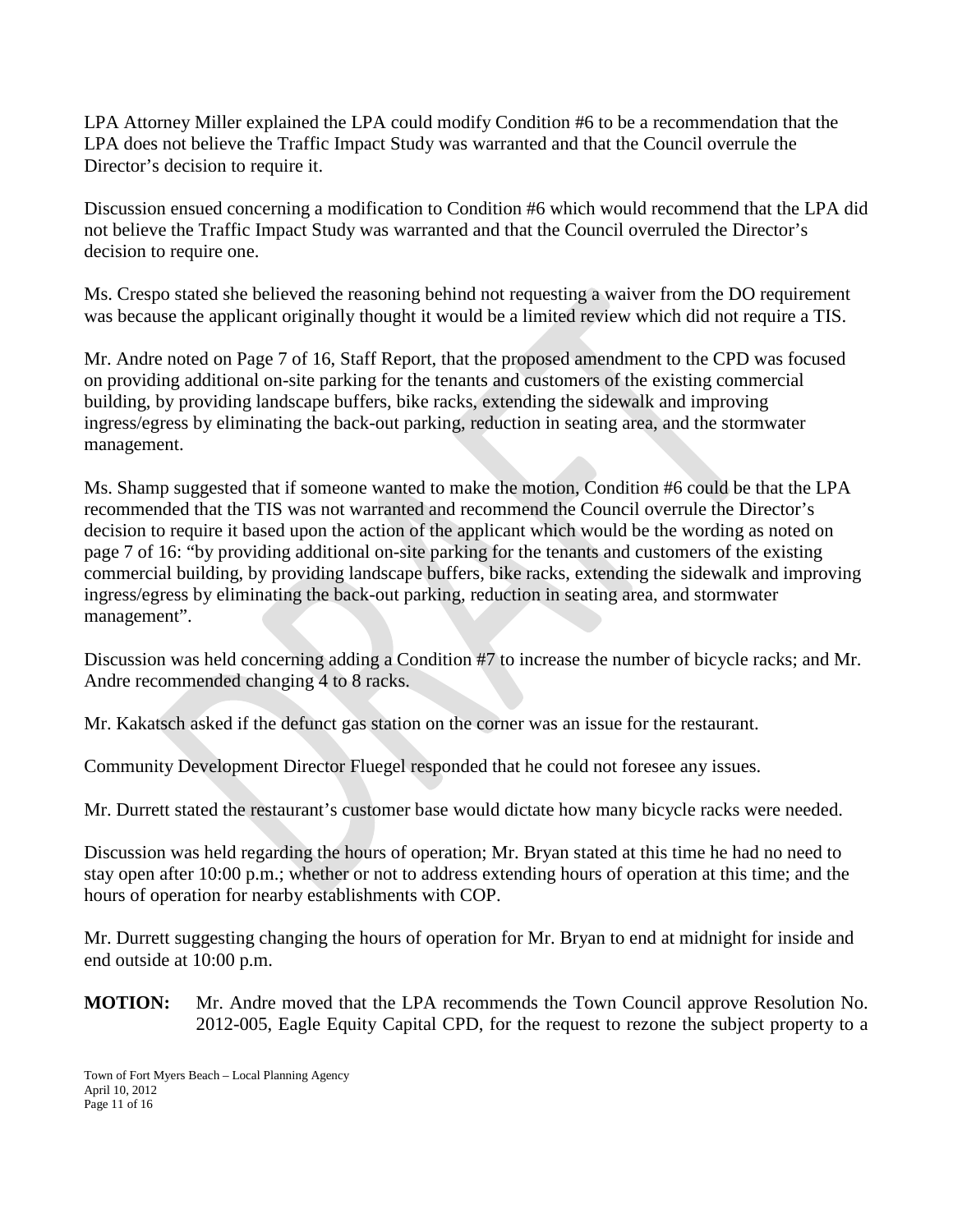CPD zoning district subject to the 9 conditions and 11 deviations set for with specificity below:

#### **Recommended Conditions of Approval**

- 1. As written.
- 2. As written.
- 3. As written.
- 4. As written.
- 5. As written.
- 6. The LPA recommends that the Traffic Impact Study was not warranted and that the Town Council overrule the Director's decision to require such; and the applicant has provided mitigations for traffic impacts according to Page 7 of 16, by providing additional on-site parking for the tenants and customers, by providing landscape buffers, bike racks, extending the sidewalks along Estero Boulevard, by eliminating the back-out parking in front of the existing building, by reducing the outdoor dining, and by providing stormwater management; and mitigation was also provided by the fact that it was strongly a pedestrian and bicycle oriented destination additional and the traffic impact was less than would be expected by the Traffic Impact Study.
- 7. Bicycle racks shall be provided for 8 bicycles.
- 8. Hours of operation shall be from 7:00 a.m. to midnight with outdoor seating limited from 7:00 a.m. to 10:00 p.m. (restaurant).
- 9. No outdoor entertainment.

### **Recommended Approved Deviations**

Deviations #1 through #11 approved as written. **Recommended Findings and Conclusions** Findings and Conclusions #1 through #9 approved as written. Second by Mr. Smith.

**VOTE:** Motion passed, 7-0.

Ms. Shamp closed the hearing at 12:14 p.m.

- **MOTION:** Ms. Plummer moved to adjourn the LPA and reconvene as the HPB; second by Mr. Kakatsch.
- **VOTE:** Motion approved**,** 7-0.

### **ADJOURN AS LPA AND RECONVENE AS HISTORIC PRESERVATION BOARD 12:15 P.M.**

Ms. Plummer reported the last scheduled meeting for the Historic Advisory Committee was canceled due to the illness of members. She requested advertising for additional HAC members.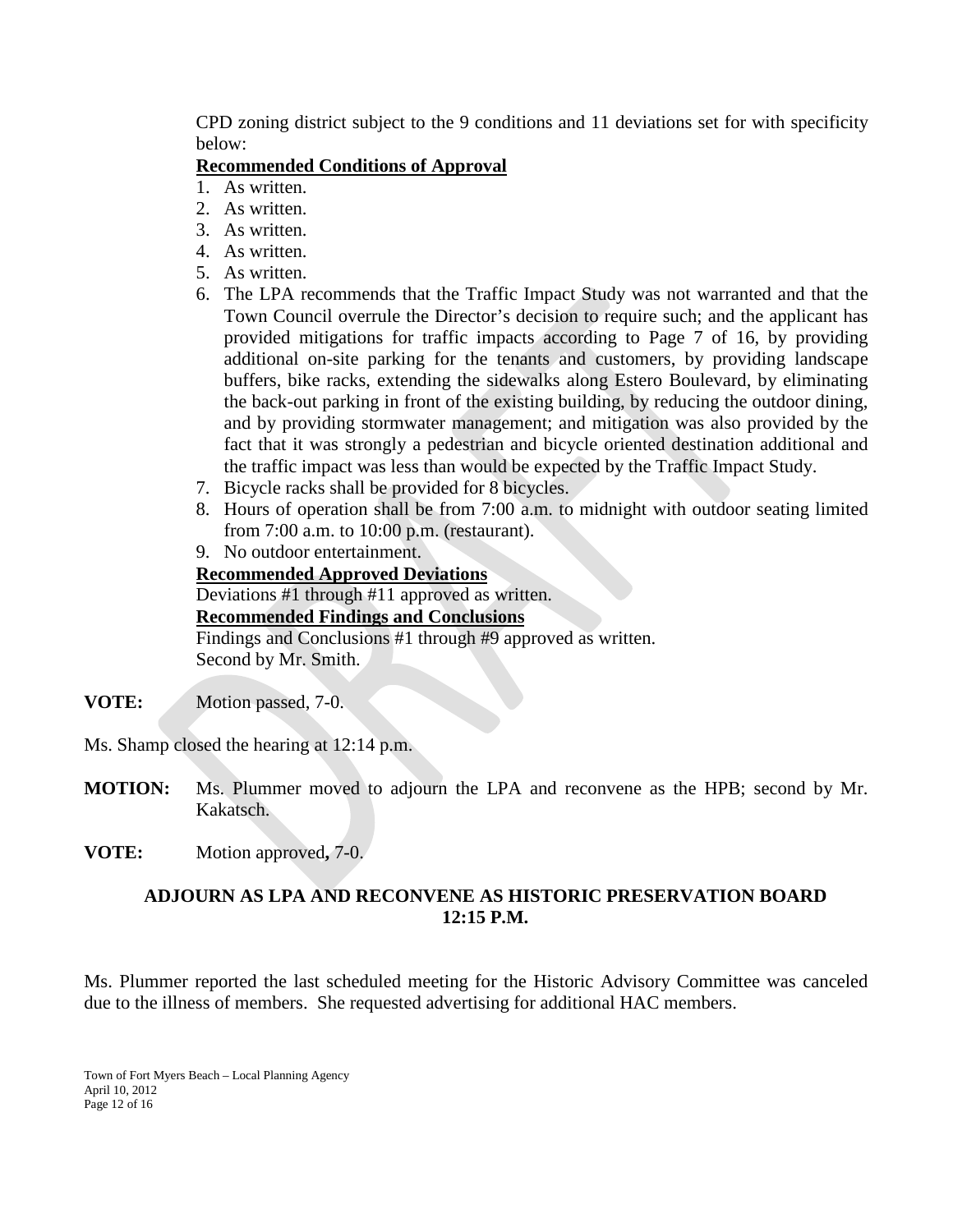Discussion was held concerning the composition and number of members, and quorum requirements for the HAC.

**MOTION:** Ms. Shamp moved to become a member of the HAC; second by Mr. Zuba.

**VOTE:** Motion approved**,** 6-0; Mr. Smith absent from Chambers.

Josh Overmyer, Staff Liaison to the Historical Advisory Committee, reported he sent an email to help insure there would be a quorum for the April  $24<sup>th</sup>$  meeting, and he would forward the email to Ms. Shamp.

Ms. Shamp stated she found her files from previous HPB and HAC meetings regarding the brochure designs and plaque designs, and stated she would give copies to the Town Clerk, Staff Liaison Overmyer, and Ms. Plummer.

- **MOTION:** Mr. Kakatsch moved to adjourn the HPB and reconvene as the LPA; second by Ms. Shamp.
- **VOTE:** Motion carried, 7-0.

## **ADJOURN AS HISTORIC PRESERVATION BOARD AND RECONVENE AS LPA AT 12:19 P.M.**

# **VI. LPA MEMBER ITEMS AND REPORTS**

Mr. Kakatsch recommended to Community Development Director Fluegel that Code Enforcement address the convenience store and defunct gas station. He added that the side of the store was covered with graffiti; and noted the 'three grey buildings' on Estero Boulevard that were a mess.

Community Development Director Fluegel gave an update on the buildings. He reported the Town contacted the County with a request to inspect the buildings as unsafe structures. He added the inspection was completed and the County deemed them as unsafe, and now staff could work through the process towards condemnation. He commented that the owner would have the option of demolition first, and if the owner refused, then the Town would request Council to approve condemnation and demolition.

LPA Attorney Miller explained that an unsafe designation gives the owner 60 days to obtain a demolition permit and an additional 120 to complete the actual demolition. The cost of the demolition if accomplished by the Town would appear as a lien on the property which would survive a mortgage foreclosure.

Mr. Kakatsch recounted his experience with the Fort Myers Code Enforcement Board in similar situations.

Town of Fort Myers Beach – Local Planning Agency April 10, 2012 Page 13 of 16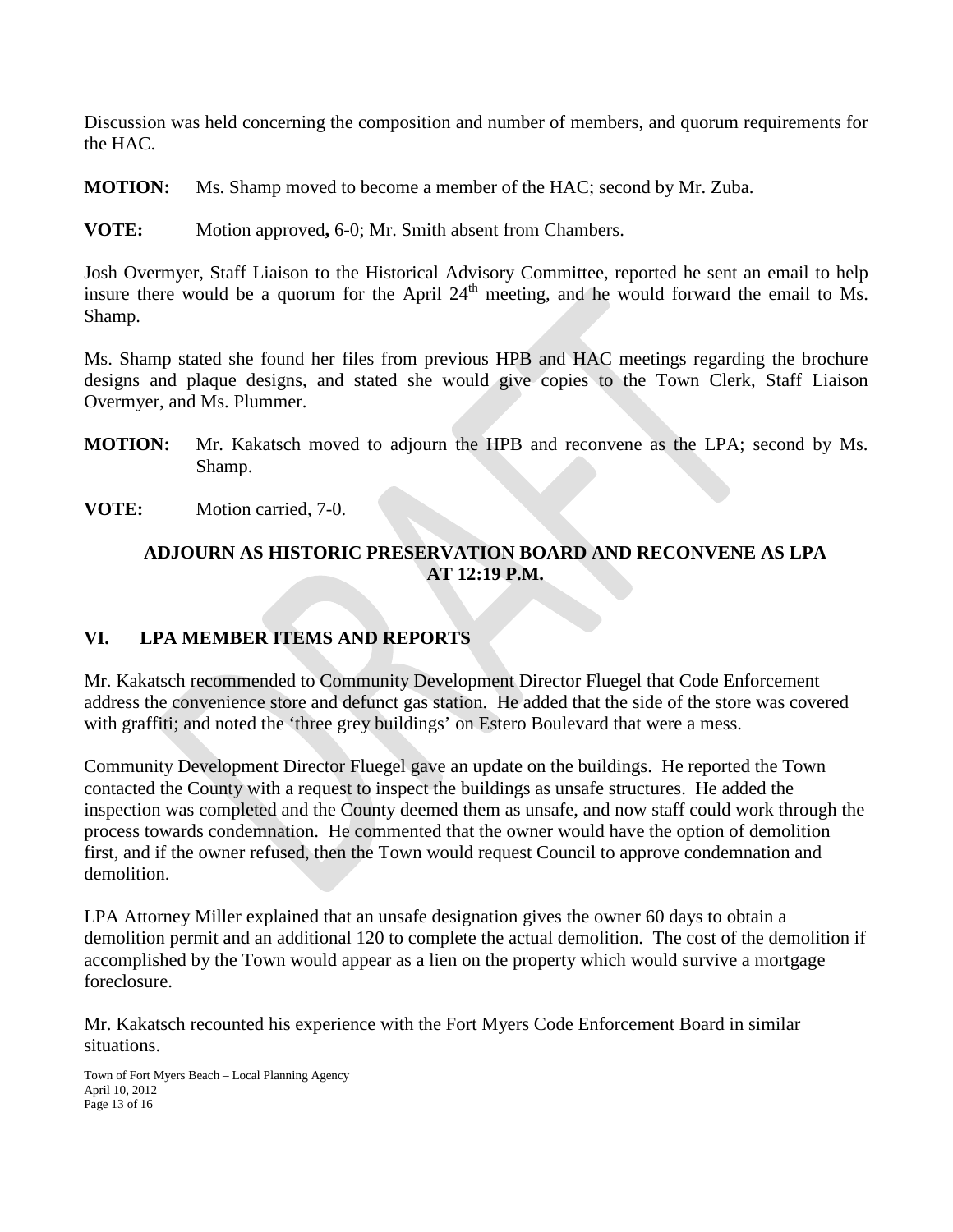Mr. Durrett – reported he contacted the BOCC in the capacity of a business owner from Santini Plaza as it pertained to the recent pedestrian fatality. He discussed his belief for changes to the Town's streetscape long before the improvements to Estero Boulevard. He would like to continue his efforts regarding lighting, speed limits, and safety issues by applying for the Town's recently formed Traffic Mitigation Agency.

Discussion was held concerning the TMA.

- **MOTION:** Ms. Shamp moved that the LPA was concerned about the safety and welfare of the citizens and there had been deaths at the subject location (Santini Plaza), and if a committee were formed, the LPA would support Mr. Durrett as a liaison representative from the LPA; seconded by Ms. Plummer.
- **VOTE:** Motion carried, 7-0.

Mr. Zuba – no items to report.

Ms. Shamp – reported that at the Joint Council/LPA Meeting they discussed post-disaster recovery and that there had been a previous draft ordinance. She stated she gave a written copy and the date of the email used for the draft ordinance to the Town Clerk. She addressed the LPA's previous resolution honoring Mr. Ryffel, and the LPA's desire for the flagpole at Crescent Beach to memorialize Mr. Ryffel. She asked for the LPA's approval of the letter.

Community Development Director Fluegel suggested the letter be forwarded to Town Council who may want to prepare a resolution and cover letter to send along with the LPA's documents to the BOCC.

Ms. Plummer – recounted her experience with owning a gas station in Indiana as it pertained to pulling the gas tanks. She requested if the Financial Disclosure Forms could be distributed at the May meeting in order to meet the June  $1<sup>st</sup>$  deadline.

Community Development Director Fluegel suggested Ms. Plummer contact the Supervisor of Elections for the necessary forms. LPA Attorney Miller stated the forms were also listed on the Ethics Commission website, and that the Town Clerk had information on the forms.

Mr. Smith – no items to report.

Mr. Andre – discussed his concerns regarding 'seasonal parking' and code issues with the seasonal parking lot on Mango Street across from the t-shirt shop. He reported he received an email concerning what was referred to as graffiti on a building which was actually a mural of a sea turtle that had been painted as part of an Eagle Scout project. He added that Turtle Time had agreed to provide the funds to restore the mural.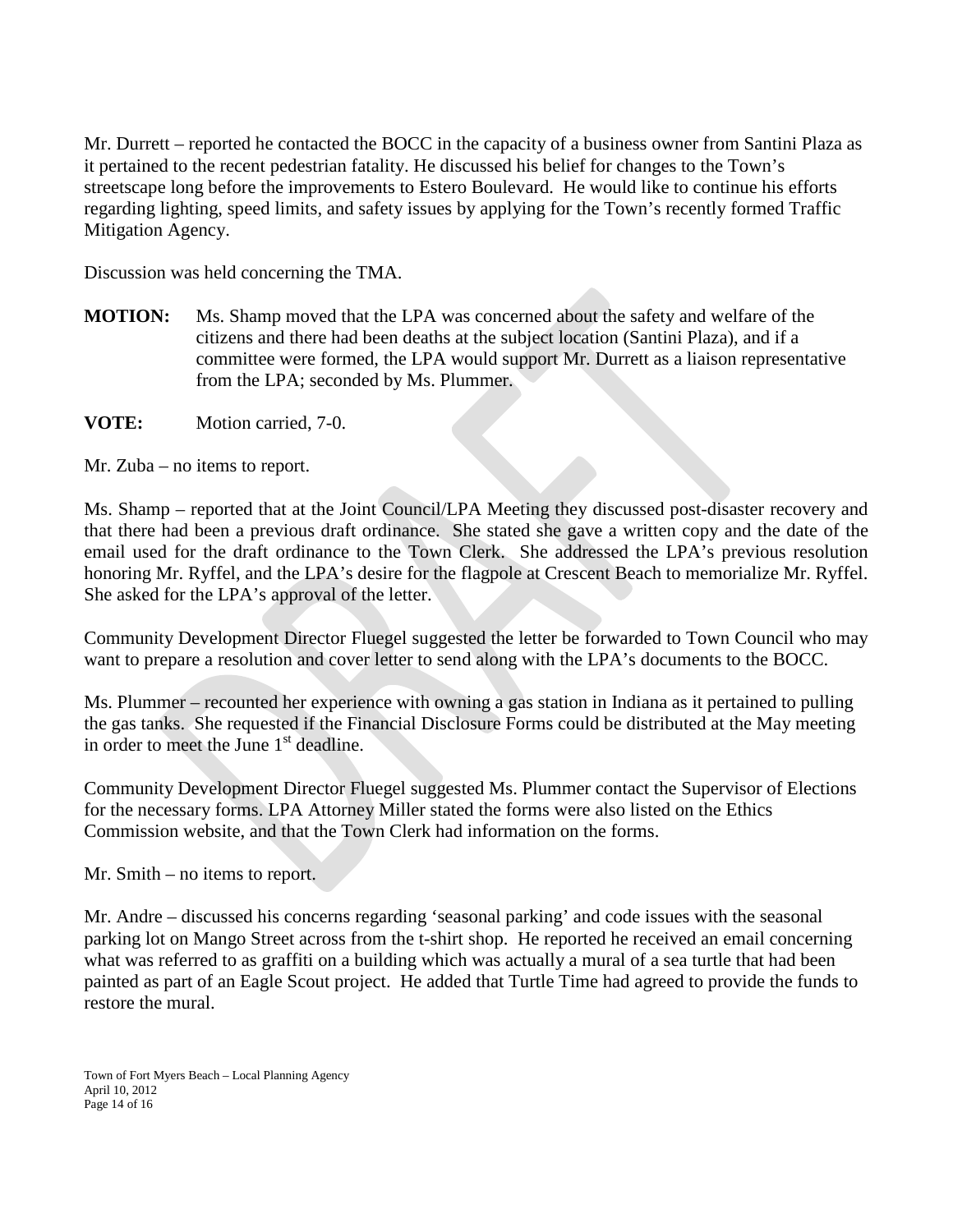Mr. Kakatsch noted the graffiti was on the opposite side of the subject building, and not the side where the turtle was painted.

Ms. Plummer asked for an update on code enforcement for the garbage floating in the 'mold pond' in front of Top'O Mast. Community Development Director Fluegel stated he would request Code Enforcement to visit the site.

Discussion was held regarding COP for Lani Kai, Top 'O Mast, and boundary lines for serving on the beach as was discussed at the Council Meeting. Ms. Plummer clarified that the LPA was not asked to vote a certain way due to comments made by speakers at the subject Council Meeting.

Mr. Durrett recognized a reporter from NBC-2 News, who introduced herself and noted she had recently been assigned to the barrier islands.

# **VII. LPA ATTORNEY ITEMS**

LPA Attorney Miller – no items to report.

# **VIII. COMMUNITY DEVELOPMENT DIRECTOR ITEMS**

Community Development Director Fluegel – no items to report.

### **IX. LPA ACTION ITEM LIST REVIEW**

Ms. Shamp noted the Town Council was adding an "LPA box" to their Agenda Management List and pointed out the LPA item on the list was the post-disaster recovery.

Community Development Director Fluegel reported parasailing was introduced and beach raking was discussed at a Work Session, and those topics would go back to Council after the COP was finished.

Mr. Kakatsch indicated he would still represent the LPA regarding beach raking.

Ms. Shamp noted no representation was needed for personal watercraft; and any action on Connecticut Street depended upon what happened with the Mound House.

Community Development Director Fluegel reported that COP was on Council's Agenda for April 16<sup>th</sup>.

Mr. Kakatsch volunteered to attend the Council's April  $16<sup>th</sup>$  meeting to represent the LPA.

Community Development Director Fluegel stated there would be a Work Session on the sign ordinance on May  $21^{st}$ .

Ms. Shamp noted that Council removed rights-of-way/residential connection and stormwater from the LPA list. She questioned the status of the International Property Code.